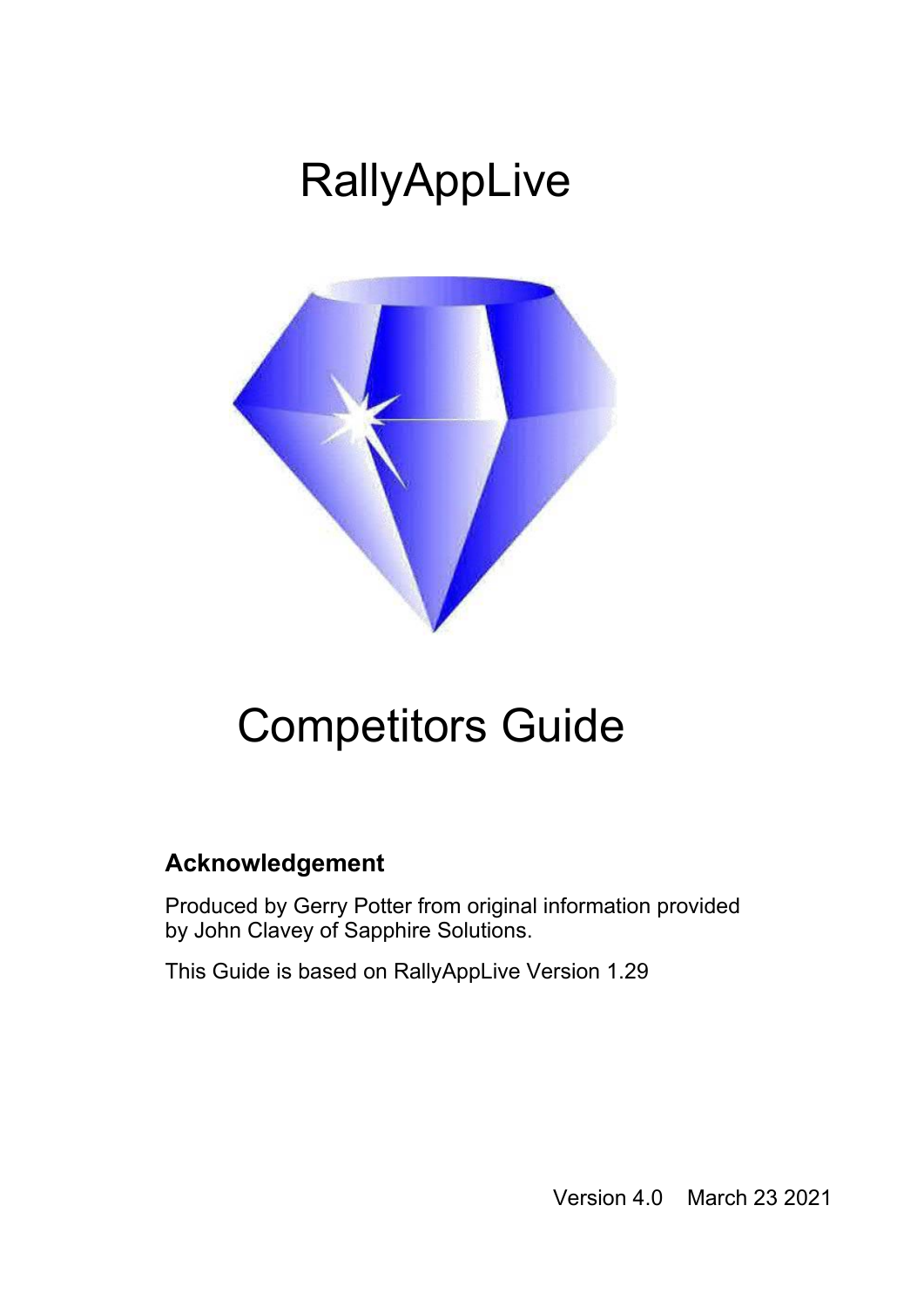### **Entry Management:**

Prior to the event, you have to download the RallyAppLive application from the Google Play Store or Apple Store, depending on whether you are using an Android or IOS (Apple) device.

The Regulations and URL to access entries for the Event will be distributed to potential Competitors via email, Social Media and the Club website.

Competitors submit their entries via the browser page. The latest Motorsport UK Sign-On and declaration form can be viewed, downloaded and submitted.

| Competition:<br><b>Details</b>          | Link Rally                                                                                                                                                                                                                                                                                               | $\checkmark$ |                                            |                     |              |
|-----------------------------------------|----------------------------------------------------------------------------------------------------------------------------------------------------------------------------------------------------------------------------------------------------------------------------------------------------------|--------------|--------------------------------------------|---------------------|--------------|
| Driver's Name:                          |                                                                                                                                                                                                                                                                                                          |              | Navigator's Name:                          |                     |              |
| Driver's Competition<br>Licence Number: |                                                                                                                                                                                                                                                                                                          |              | Navigator's Competition<br>Licence Number: |                     |              |
| Driver's Mobile Phone<br>Number:        |                                                                                                                                                                                                                                                                                                          |              | Navigator's Mobile Phone<br>Number:        |                     |              |
| Driver's Email Address:                 |                                                                                                                                                                                                                                                                                                          |              | Navigator's Email Address:                 |                     |              |
| Driver's Club:                          |                                                                                                                                                                                                                                                                                                          |              | Navigator's Club:                          |                     |              |
| Driver's Next of Kin Name:              |                                                                                                                                                                                                                                                                                                          |              | Navigator's Next of Kin<br>Name:           |                     |              |
| Driver's Next of Kin Contact<br>Number: |                                                                                                                                                                                                                                                                                                          |              | Navigator's Next of Kin<br>Contact Number: |                     |              |
| Car - Make/Model:                       |                                                                                                                                                                                                                                                                                                          |              | Car - Registration Number:                 |                     |              |
| Car - Engine Capacity:                  |                                                                                                                                                                                                                                                                                                          |              | Car - Colour:                              |                     |              |
| Car - Insured:                          | Select Insurance                                                                                                                                                                                                                                                                                         | v            | Navigator's Class:                         | <b>Select Class</b> | $\checkmark$ |
|                                         | I confirm that I have read and understand the Supplementary Regulations and agree to<br>be bound by them and the General Competition Rules of Motorsport UK.<br>I confirm that I am happy for the information I provide to be used within the<br>administration of the Live Rally System. Privacy Policy |              |                                            |                     |              |

A list of Entrants will be available for you to see through the browser.

PayPal payment is preferred, you can just click on the PayPal icon in the list to pay for any entry. Payments can be seen by Organisers and associated to individual entries.

If you wish to pay externally through BACS. Payment identifiers can be associated with individual Competitors to track payment.

The entry list will be used to generate email distribution lists to communicate with entrants with Finals, Results and other communications.

Personal details for the Event are hidden from those with insufficient privilege to ensure adherence with GDPR.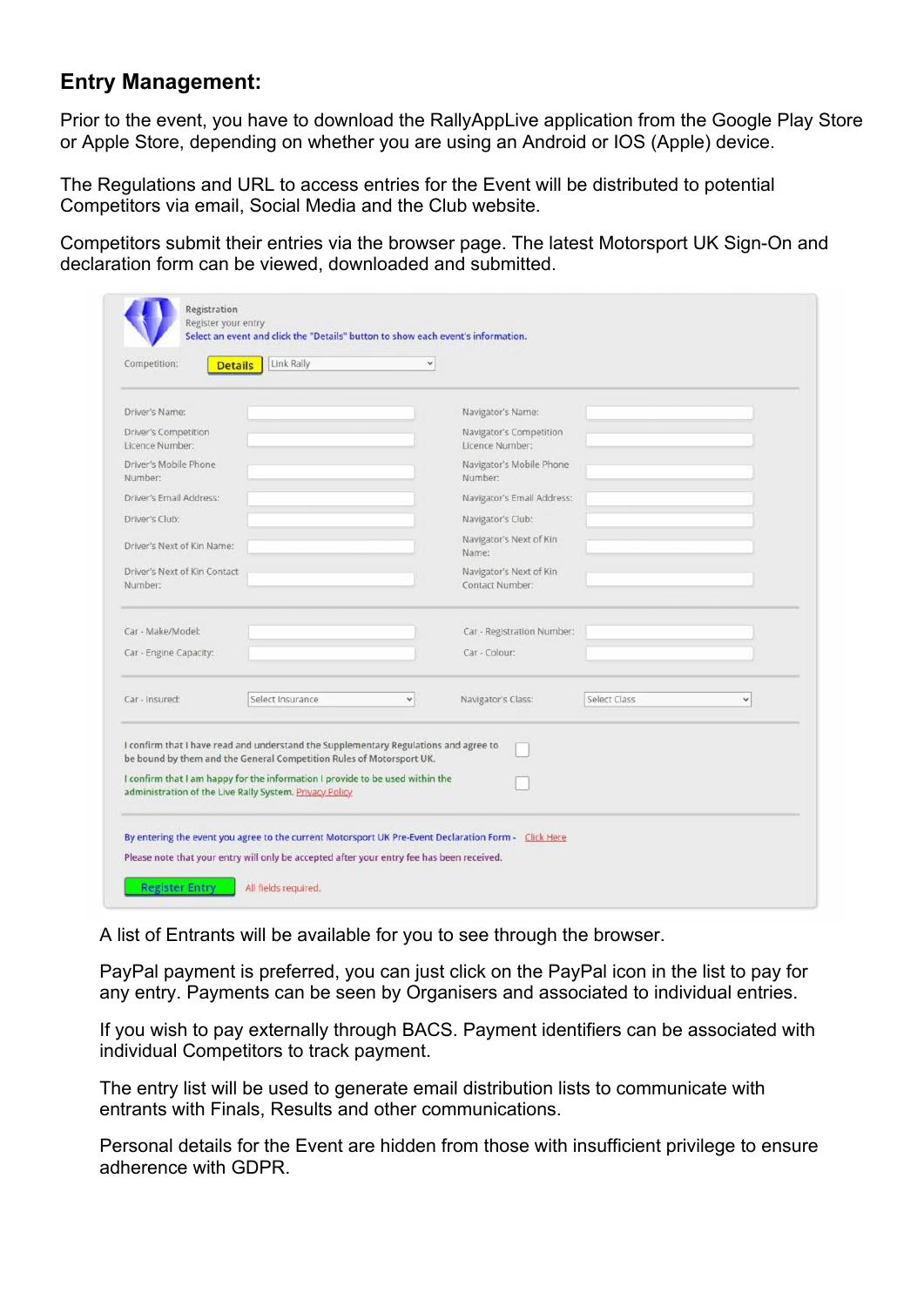#### **Arrival at the Start venue.**

The Event is normally "turned off" before the start to avoid Competitors inadvertently picking up Controls for the Event on their way to the Start. The Event is "turned on" just before the first car is due to Start.

When you arrive at the Start venue open the application which will bring up the Start up screen.

Tap **'Start'** and it will bring up the **'Club Selection'** screen.

Select the Club Event that you are entering (a Club may be running more than one Event using the overall AppLive suite of solutions).

This will bring up the **Mobile Number Entry** Screen

Enter the mobile phone number that you provided on the Entry management form.

You will then see a **Logged In Screen** and the GPS accuracy box will highlight once the GPS signal has been acquired. This is screen you will see when between controls



10:21 A  $0$   $\oplus$   $R5\%$ **Input Mobile Number** 1  $\overline{2}$ 3 4 5 6 8 g 7 **Back**  $\bf{0}$ Ent Ш  $\circ$ 

Club Selection Screen Mobile Number Entry Screen





Logged In Screen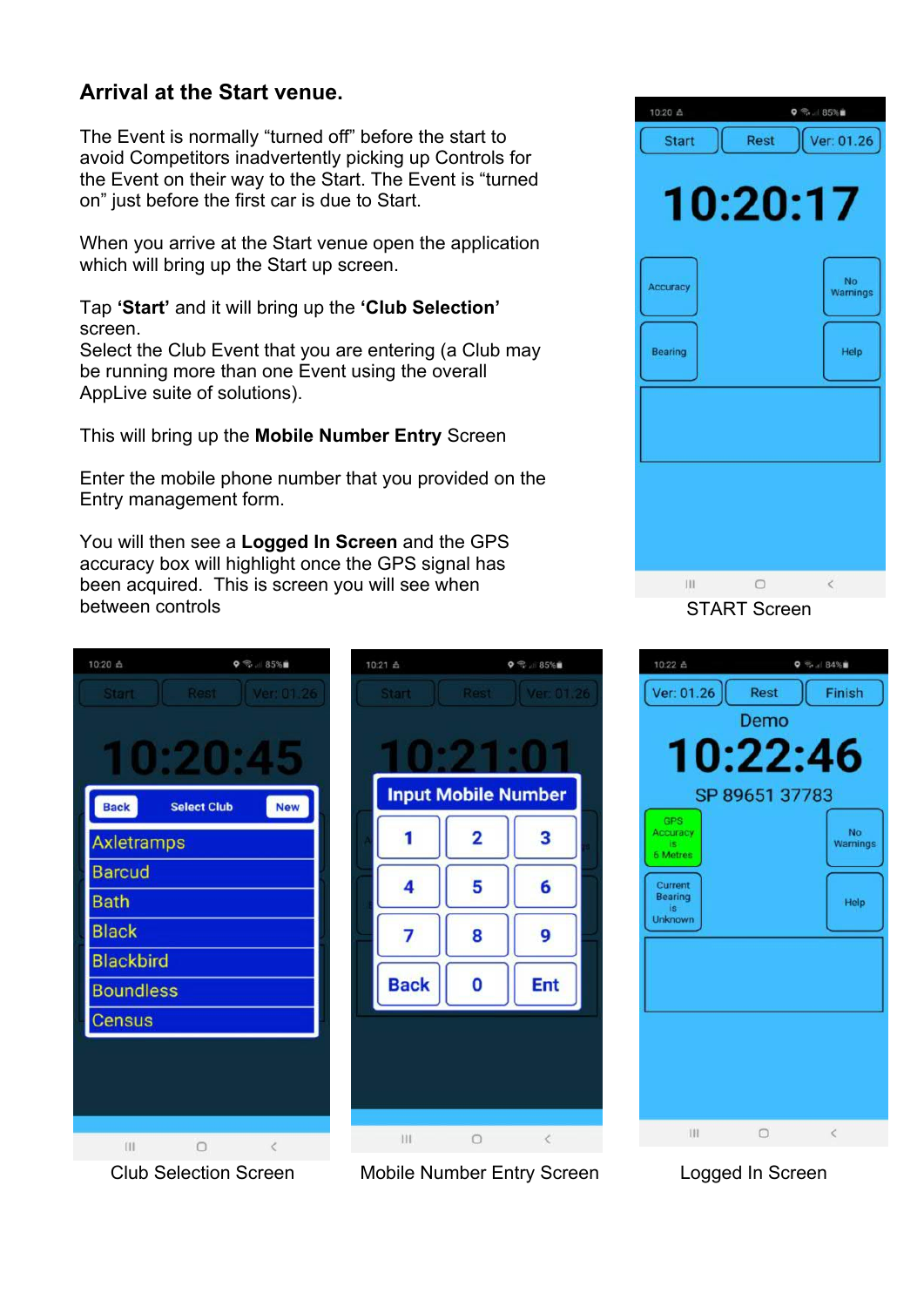Your screen will be blue when on the event between Controls, displaying the time and your location.

You will see the screen change colour to yellow as you enter the **Main Time Control** at the start.

When your due time arrives, tap the soft button on the screen to accept the time and tap the 'Yes' button to confirm. At this point you will be provided with information, such as which instruction to use to reach the next Control.

The method of providing this information (sealed, numbered envelope for instance)will be specified by the Organisers in Final Instructions.



Logged In Screen

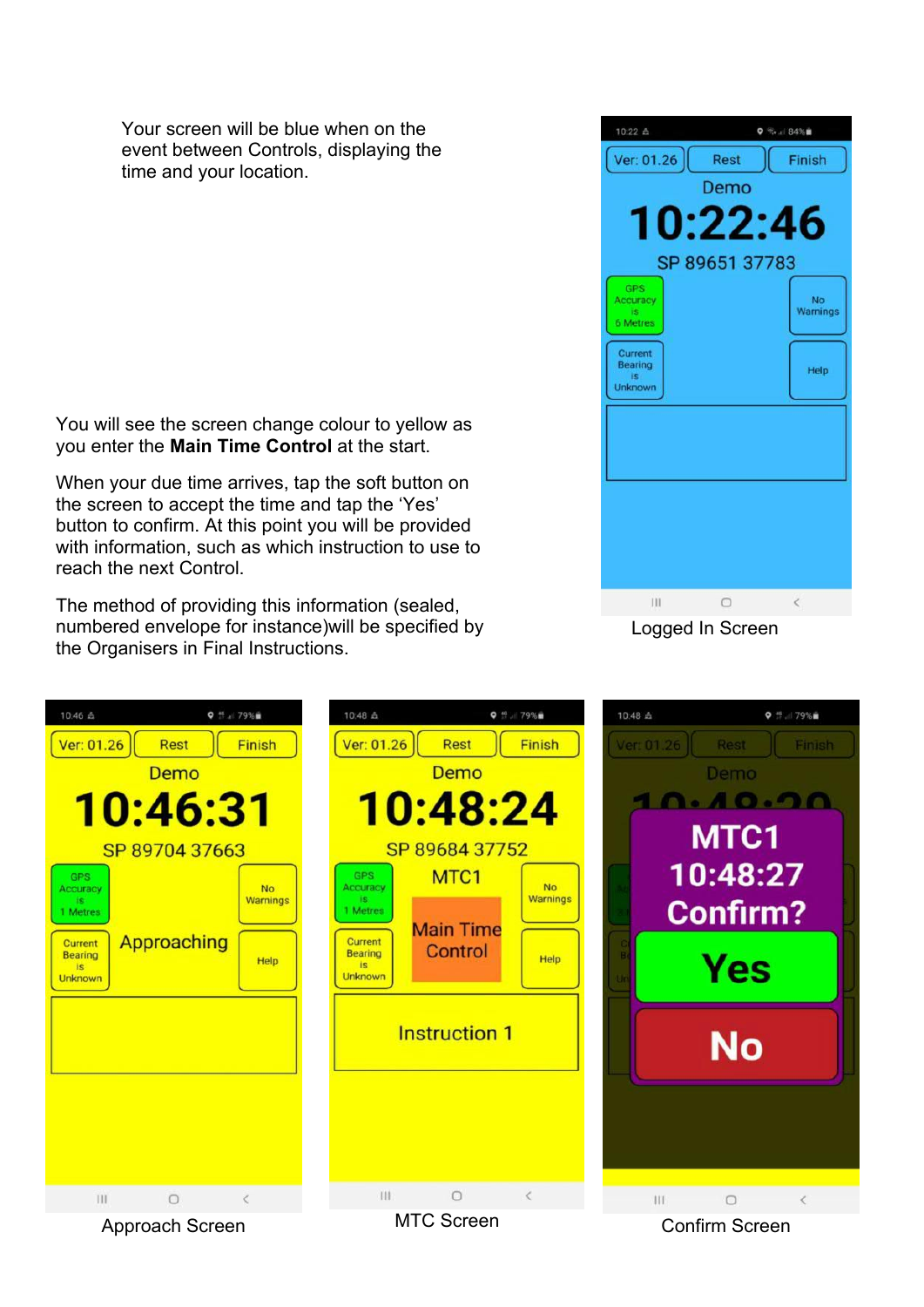When approaching an **Unmanned Time Control**, the display changes colour from blue to yellow, warning that the Control is nearby. If you are approaching from the wrong direction you are informed.

The warning will typically be initiated approximately 200m before the Control.

**'Approaching'** will typically be shown approximately 100m before the Control.

The **Control Area** typically has a minimum 25m radius around the Control Point. The App will activate anywhere within the Control Area.

When within the Control area, the display on your device changes and shows a Red octagon 'soft button' if you are early you can wait for your due time if desired.

You accept the time by tapping the soft button and the **'Confirm'** button on the next screen. Instructions for the next section will then be identified. Further information may also be displayed if the Organisers feel that this is needed.

The Organisers may modify these distances and further information such as Control Boards may be used and will be specified in Final Instructions.



Timing Point Screen Confirm Screen



Approach Screen

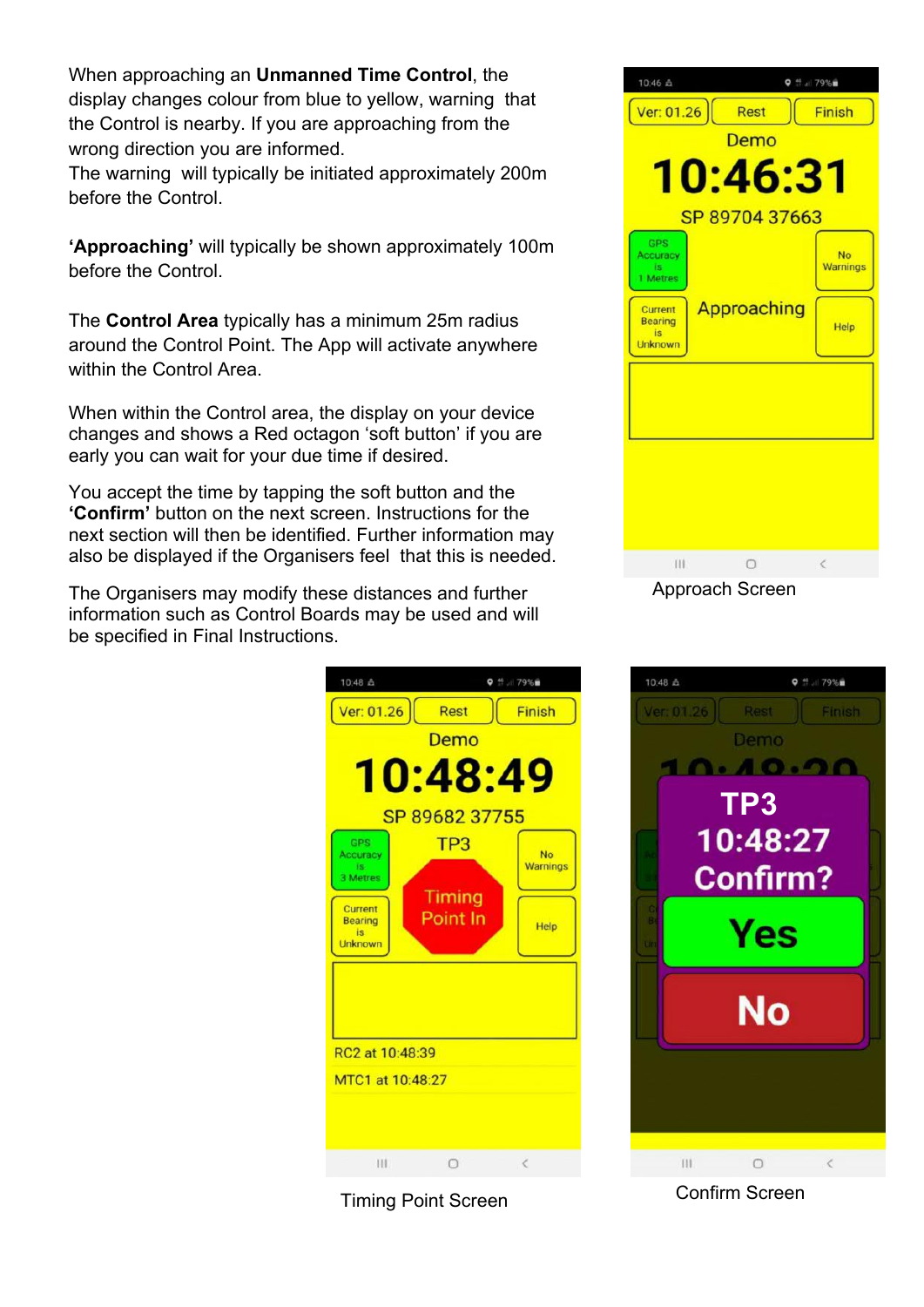When approaching a **Manned Time Control**, the display changes colour from blue to yellow, warning that the Control is nearby. If you are approaching from the wrong direction you are informed. The warning will typically be initiated approximately 200m before the Control.

**'Approaching'** will typically be shown approximately 100m before the Control.

The **Control Area** typically has a minimum 25m radius around the Control Point. The App will activate anywhere within the Control Area.

When within the Control area, the display on your device changes and shows a Red octagon 'soft button' if you are early you can wait for your due time if desired. Marshal Recorded will show on your screen.

The Marshal will give you your time as per normal and tell you which instruction applies for the next section.

It is also possible that the Organisers require you to accept the time by tapping the soft button and instructions for the next section will then be identified. Further information may also be displayed if the Organisers feel that this is needed.

The Organisers may modify these distances and further information such as Control Boards may be used and will be specified in Final Instructions.





Timing Point Screen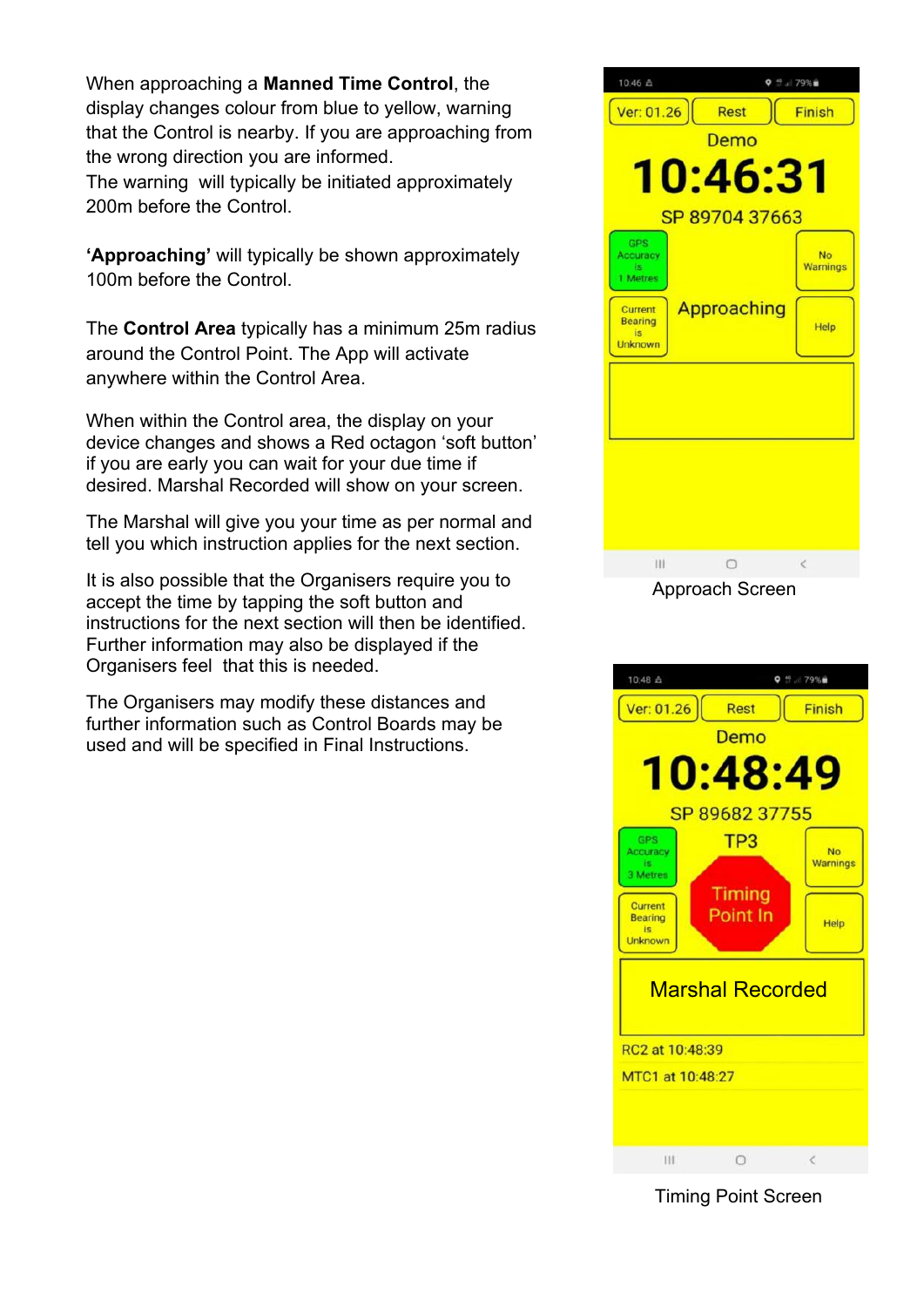**Code Boards** may be included in the Event to ensure that you are travelling on the correct roads. When you reach a Code Board the grey Code Board icon will appear.

Tap the icon and the selection screen will appear, tap the button that contains the Code that you can see on the board.

 Note that codes may be different to that shown,the Organisers should have displayed a sample at the start for you to see.

**Route Checks** may be used to confirm that the correct route has been used. They will be recorded automatically as you pass, no action is required.

**Passage Controls** may be used to simulate a Marshal completing a Timecard.

No action required.

#### 10:49 血  $9.12178%$ Ver: 01.26 Finish Rest Demo 10:49:41 SP 89660 37778 GPS C<sub>B9</sub> Accuracy No Warnings is<br>2 Metres Code Current **Board** Bearing Help is<br>Unknown TT8 at 10:49:31 PC5 at 10:49:18 TPO4 at 10:49:09  $\circ$  $\overline{\left(}$  $\overline{111}$



#### Code Board Screen Code Board Selection



Route Check **Passage Control** 

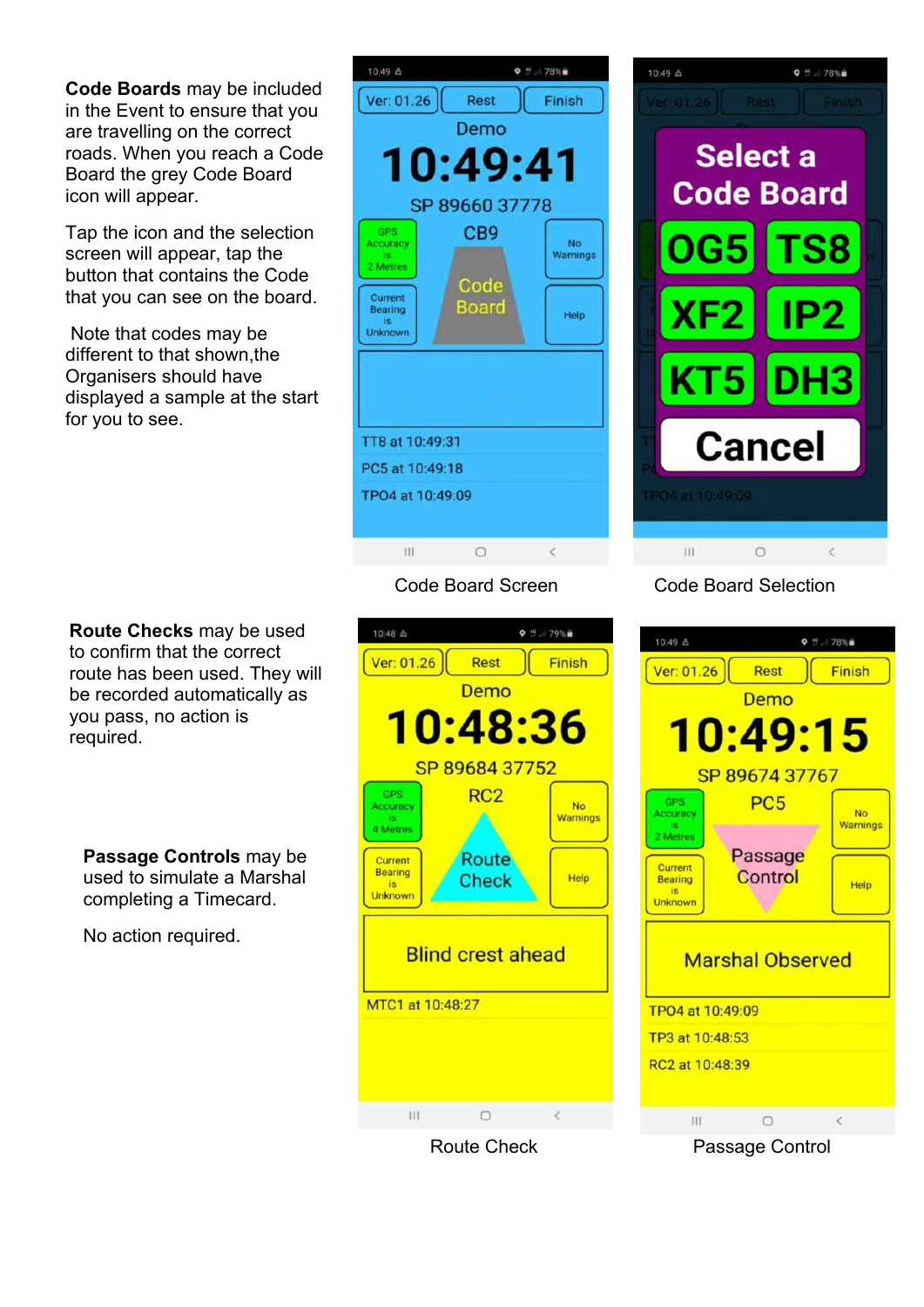#### **Quiet Zone**

The App will inform you when you enter a quiet zone. No action required.

#### **Black Spot**

You may get a warning of a Black Spot approaching or simply be informed of this penalty. No action required.

#### 11:04 盘  $9.3176%$ Ver: 01.26 **Rest** Finish Demo  $:04:20$ SP 89635 37792 GPS **BS10** Black<br>Spot<br>Zone Accuracy 12 Metres **Black** Current Spot Bearing Help  $is$ Unknown  $\overline{\mathbf{H}}$  $\circ$  $\epsilon$



Stop for a minimum of 2 seconds, the App will record automatically .

 If you are travelling at more than 2 mph this screen will not appear and the App will record a non-compliance.

#### **Caution**

Warnings may be given to alert you to potential hazards ahead, e.g.potholes , no action required.



Stop and Give Way



#### Black Spot Screen Quiet Zone Screen



Caution Screen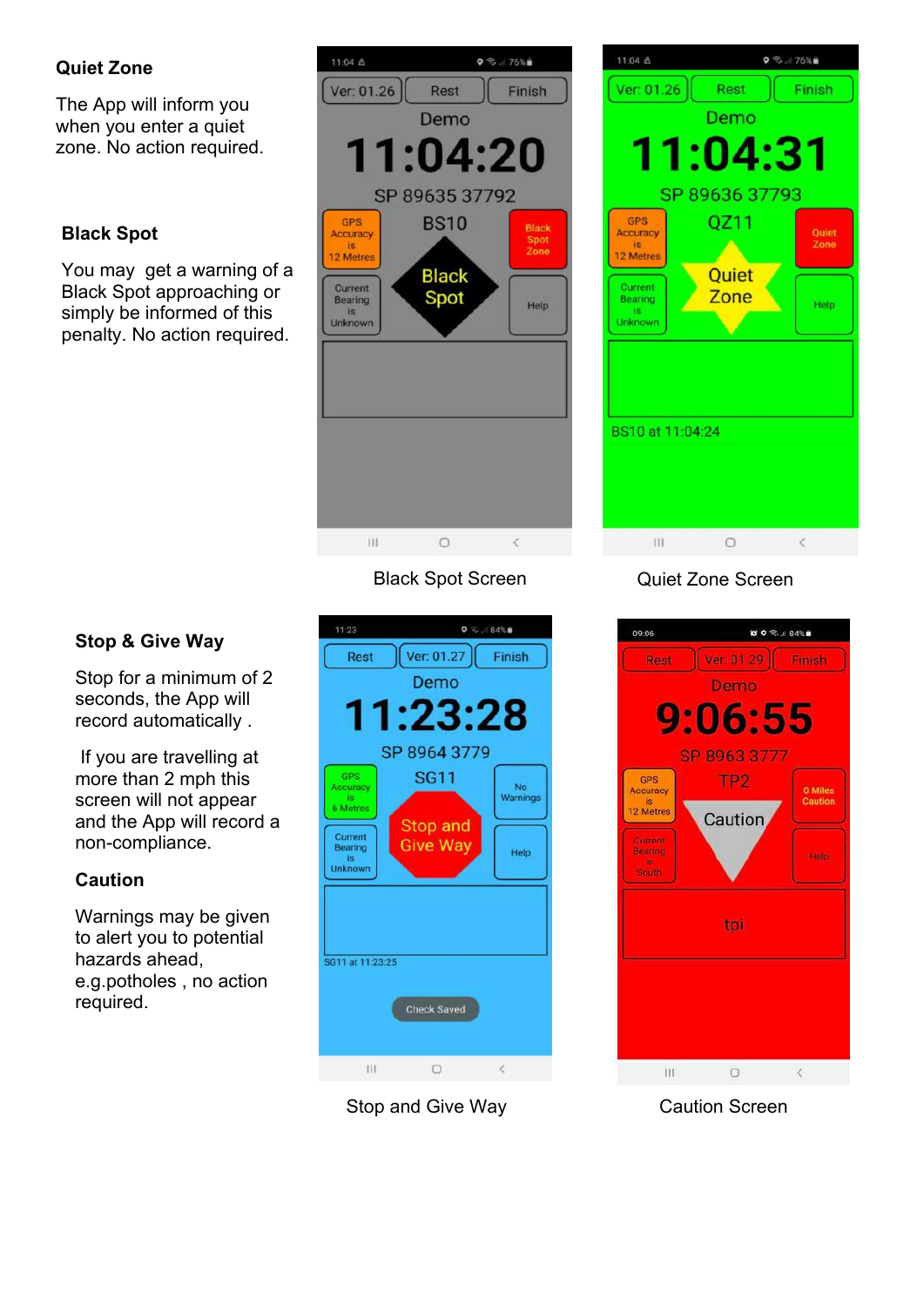#### **Final Control**

At the final control select 'Finish' to complete the rally. If necessary, enter any details of damage.

Drive to the Finish venue where the App will do one final send once you are within range of the data connection.

#### **Review Screen**.

At the end of the event, at the finish venue, you can view the current results,review locations and if needed submit tracking details.

You are not required to submit tracking information, but you may opt to do so in case of a dispute, as detailed tracking can be used as proof of route .

| 09:43 |                                  |        | $\bullet$ % 193%                                                |
|-------|----------------------------------|--------|-----------------------------------------------------------------|
|       | during the event otherwise enter | "None" | <b>Damage Declaration</b><br>Enter details of any damage caused |
|       | <b>Save</b><br>Bearing           |        | <b>Cancel</b><br>Heip.                                          |
|       | John Clavey at 11:04:50          |        |                                                                 |
|       | III.                             | ∩      | $\langle$                                                       |

#### Damagr Declaration **Review Screen**



 $\circ$   $\approx$  87% 10:45 **Rally Review** 0 Miles **Review View Full Log Results Submit Cancel Tracking**  $\circ$  $\overline{\mathbb{H}}$  $\hat{<}$ 

| WR (Wrong Approach) EX (Exceeded M<br>ER (Early) LT (Late) OTL (Over Time Lin |                 |         |   |                  |         |                               |
|-------------------------------------------------------------------------------|-----------------|---------|---|------------------|---------|-------------------------------|
| Crew                                                                          | MC <sub>1</sub> |         | B | RC RC RC RC<br>C | D       | STC <sub>2</sub>              |
| Jai<br>Vaghela (5)<br>Simon Lytton<br>(Expert)                                | 20:05           |         |   |                  |         | 20:18<br>11T                  |
| Matthew<br>Jackson (2)<br>Will Atkins<br>(Expert)                             | 20:02           |         |   |                  |         | 20:21<br>717                  |
| Andy<br>Brown (7)<br><b>Stuart Faulds</b><br>(Novice)                         | 20:07           | x<br>10 |   | x<br>$10^{1}$    |         | 20:20<br>1 LT                 |
| Alex<br>Thompson (6)<br>Colin Martin<br>(Expert)                              | 20:06           |         |   | x<br>10          | Х<br>10 | 20:30<br>12 LT                |
| Alex<br>Barker (9)<br><b>Russ Smith</b><br>(Novice)                           | 20:09           |         |   |                  |         | 20:34<br>13LT<br><b>9W 0E</b> |
| Thomas<br>Brown (4)<br>Daniel<br>Paxton<br>(Expert)                           | 20:04           |         |   |                  |         | 20:25<br>9LT                  |
| Toni<br>Dwornik (3)<br><b>Iulian Arcus</b>                                    | 20:03           |         |   |                  |         | 20:17<br>2LT                  |

Review Full Log

View Results